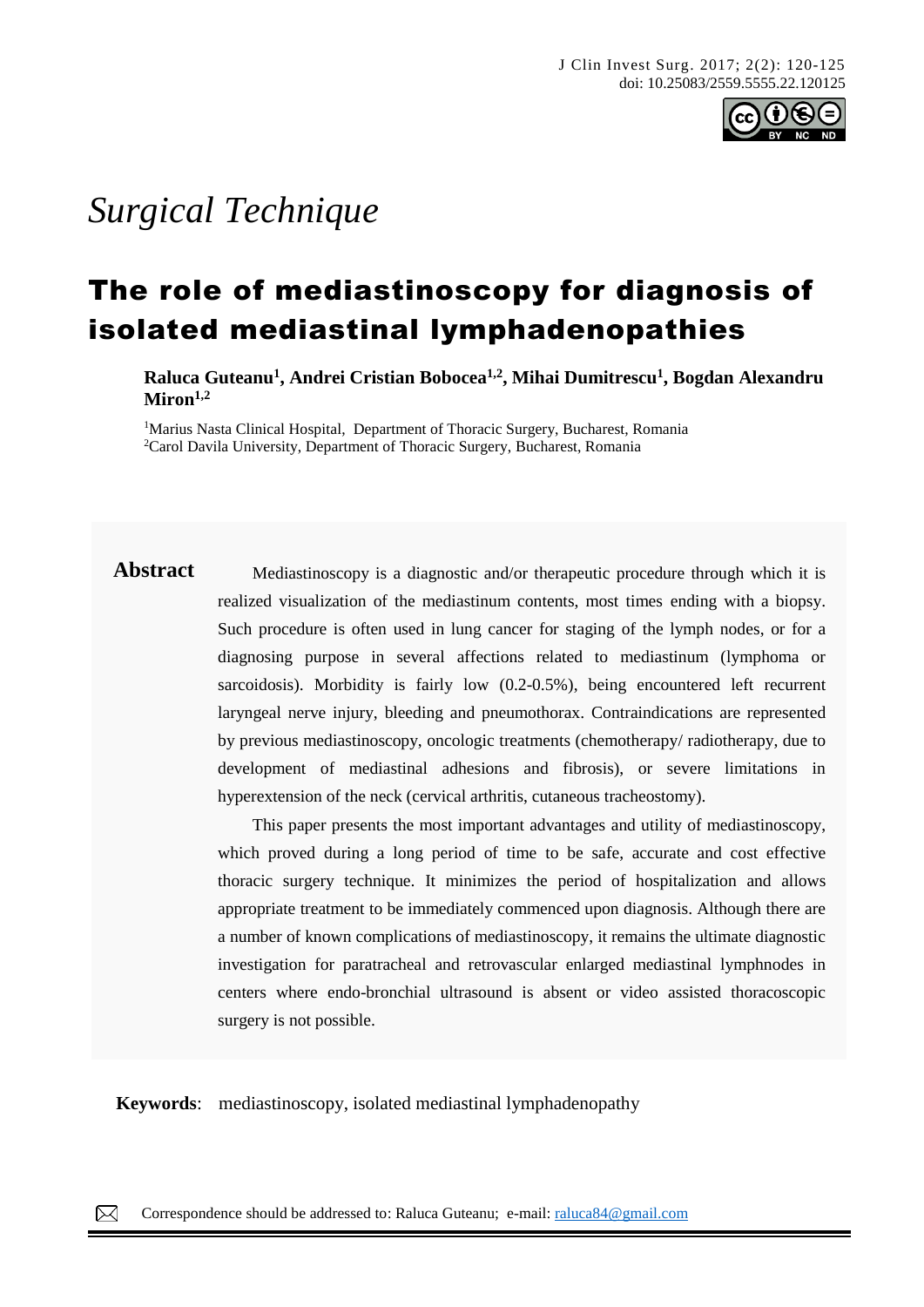# **Introduction**

Cervical mediastinoscopy is an invasive procedure used for examining the superior and middle mediastinum, for staging lung carcinoma and diagnosing mediastinal masses of uncertain etiology. Sarcoidosis is a disease that implies multiple organs, especially the lungs and lymph nodes, distinguished by the existence of noncaseating granulomas and epithelioid cells growth. Sarcoidosis appears in the general population, predominantly at a young age, with most patients presenting under the age of 50 (1, 2). The pathogenesis is unidentified, etiologies as genetic and immunologic factors have been proposed. Sarcoidosis is diagnosed based on clinical data and paraclinical results, and strengthened by the histopathological outcome (3).

The imagistic findings that correlate with typical sarcoidosis include bilateral and symmetric mediastinal lymph nodes, connected or lacking concomitant parenchymal lesions. However, atypical radiologic findings are present in up to one third of cases, which lead to difficulties in establishing the correct diagnosis (4). Atypical forms of mediastinal sarcoidosis are unilateral or asymmetric lymphadenopathy, with necrosis or cavitation, ground glass opacity, airway lesions and pleural nodules (5).

Correct diagnostic decisions are important for preserving the pulmonary function. On the other hand, delayed diagnosis is frequently tied with impaired lung function. Since there are diverse forms of presentation and there is no reliable non-invasive diagnostic test, diagnosing sarcoidosis still constitutes a challenge (6). The decisive diagnosis of sarcoidosis is established by pathological examination revealing noncaseating granulomas from samples obtained through lymph node sampling or pulmonary biopsy (7).

Although able to identify mediastinal masses, noninvasive techniques such as the CT and PET-CT scans cannot differentiate between benign and malignant lesions since enlarged nodes may be inflammatory and paratracheal, carinal and hilar lymph nodes. It offers

normal-sized lymph nodes may contain malignancy. Their utility remains in providing information regarding the position, size, consistency and shape of the mediastinal masses (8) as well as their relation to the adjacent structures (Figures 1-4).



Figure 1. Axial contrast-enhanced CT scan (mediastinal window) obtained below carinal level shows bulky mediastinal lymph nodes in stations 7 and 10R, in a young male patient initially suspected of lymphoma.



**Figure 2**. Axial high-resolution CT scan (pulmonary parenchymal window) in a young female patient shows bilateral pulmonary nodules suspected for lung metastasis of unknown origin.

Endo-bronchial ultrasound (EBUS) is currently standard invasive technique for sampling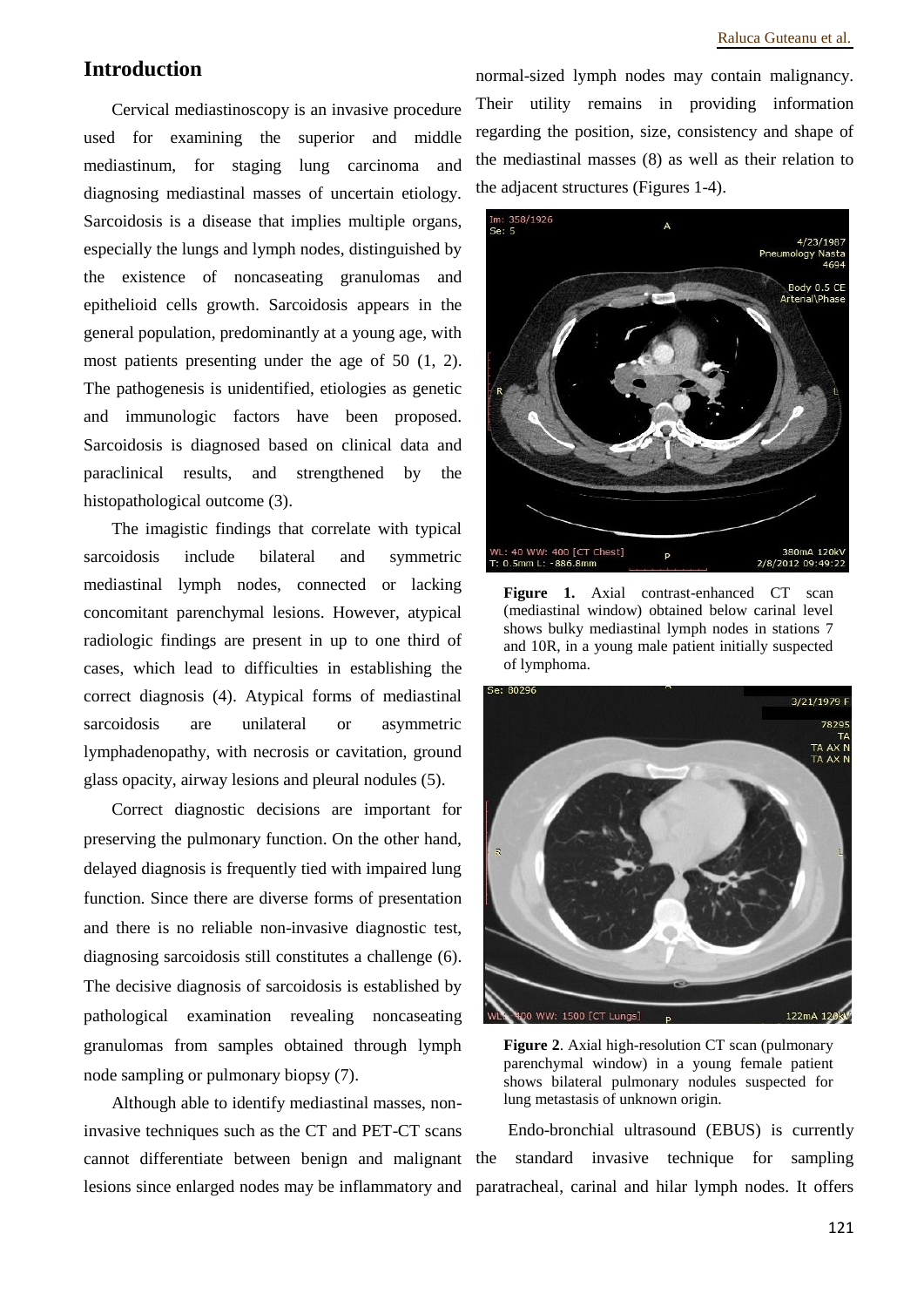low morbidity and mortality while allowing for fast represented by the high cost of the device which is currently available in only select Romanian centers (9).



**Figure 3**. Axial contrast-enhanced CT scan (mediastinal window - left) obtained at carinal level shows bulky mediastinal lymph nodes in stations 5, 6, 7, 8, in an elderly female initially suspected of SCLC. Pulmonary parenchymal window – right, at same patient shows bilateral pulmonary infiltrative micronodules.

Video assisted thoracoscopic surgery (VATS) has quickly developed in the last decade as the first choice in the diagnosis and treatment of thoracic diseases. Minimally invasive surgery results in reduced operative trauma for patients, smaller incisions, less pain and blood loss, low postoperative complications rate, shortened length of hospitalization (10). VATS can also be performed for diagnosis of sarcoidosis. The disadvantages of the procedure are represented by the high cost, the need of one lung ventilation (OLV) and inability to perform the procedure in patients with tight pleural adherences (11).



**Figure 4**. Axial high-resolution CT scan (pulmonary parenchymal window) shows disseminated bilateral pulmonary lesions in a young male patient suspected of miliary tuberculosis.

diagnosis. The downside of this technique is used for examining the superior and middle Cervical mediastinoscopy is an invasive procedure mediastinum, for staging lung carcinoma and diagnosing mediastinal masses of uncertain etiology. Most often, mediastinoscopy is used to assess mediastinal nodal enlargement present on CT in diseases such as lymphoma, Hodgkin's disease, sarcoidosis and tuberculosis. Mediastinoscopy is essential for the histological diagnosis of isolated mediastinal lymphadenopathy centers where endoscopic or endobronchial ultrasound guided transbronchial needle aspiration (EUS/EBUS-TBNA) or VATS are not available (Figures 5, 6) (12).



**Figure 5**. The spreadable two-bladed video mediastinoscope.

# **Technique**

#### *Positioning*

The patient is placed on the operating table in supine position with his arms at 90 degrees abduction and a pillow placed beneath the shoulders in order to extend the neck and rise the trachea.

#### *Procedure*

Under general anesthesia a horizontal cervical incision, 3-4cm in length, is performed at 2cm above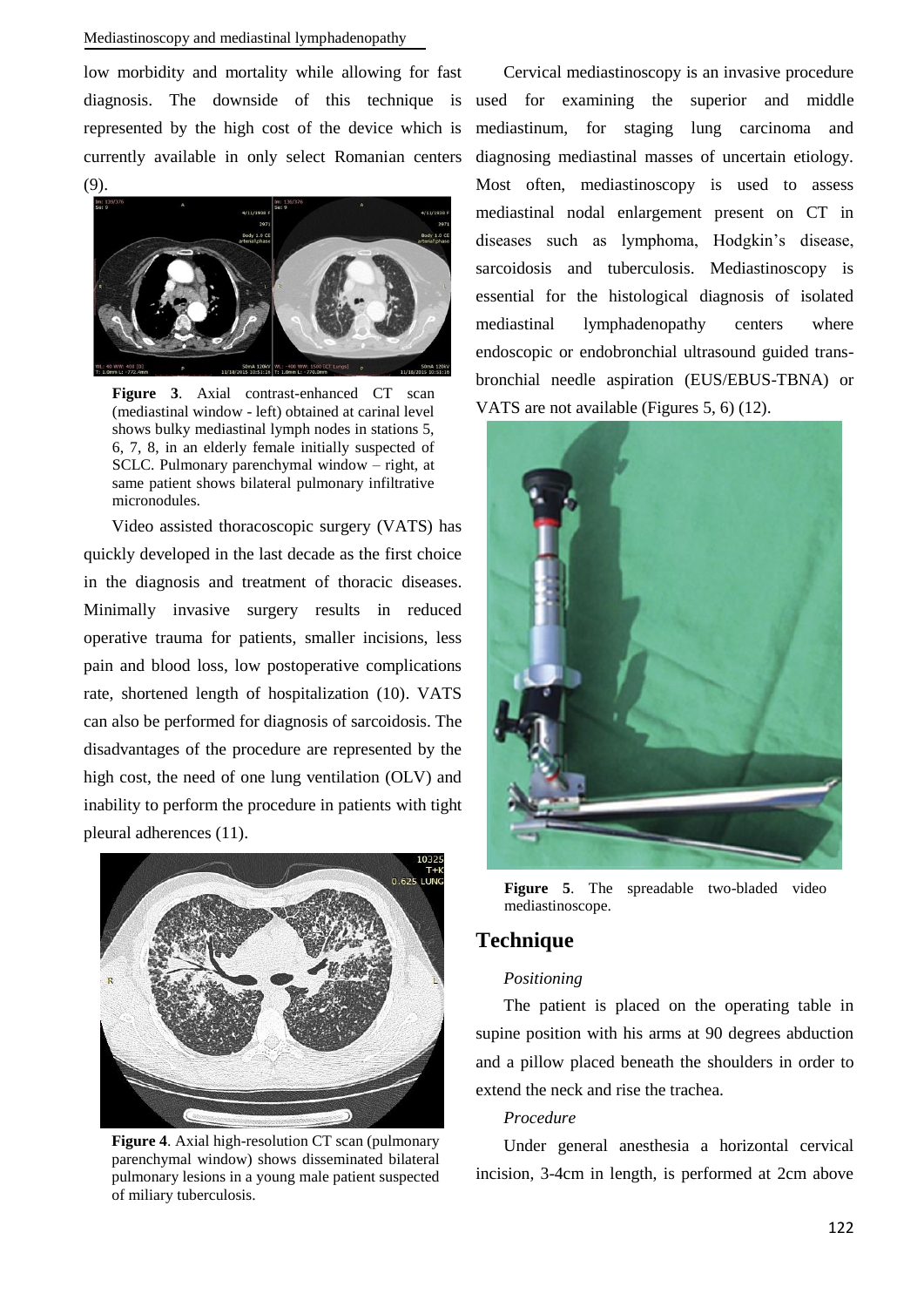been transected, the cervical white line located inbetween the infrahyoid muscles is visible and can be dissected down towards the pretracheal fascia. The thyroid isthmus is sometime located before the trachea and requires division between sutures.



**Figure 6**. Intraoperative aspect of lymph node biopsy using the video mediastinoscope.

Once the pretracheal fascia has been breached, blunt dissection of the mediastinum is carried out with the index finger beneath the innominate before inserting the mediastinoscope.

After the mediastinoscope has been inserted, we advance beneath the innominate artery towards the carina. The first lymph node stations reached are the superior and inferior paratracheal lymph nodes located on both sides of the trachea in the mediastinal fat tissue. Dissection of these stations is carried out bluntly with the help of a suction device. Once the lymph nodes have been correctly identified, the capsule can be perforated with the cautery, and afterwards, further blunt dissection continues with the suction device before performing the biopsy. It's rare that we cannot find lymph nodes at these locations and need to reach the carina. Biopsy from the lymph nodes is performed with a biopsy forceps and bleeding can be controlled with a cautery.

Following the biopsy, the mediastinum is washed with iodine solution and further hemostasis is performed if needed with either the cautery or simple mesothelial cyst, non-specific lymphadenitis,

the sternal notch. After the subcutaneous tissue has haemostatic solutions. Closure is performed in anatomic layers with resorbable running sutures.

#### *Complications*

Complications are rare and can range from lesions to the recurrent laryngeal nerve to pnemothorax, tracheal or esophageal lesions, hemorrhage, mediastinitis, wound infection and dehiscence.

The most notable complication remains the hemorrhage from a large arterial supply, such as the innominate or pulmonary artery, which require open suturing.

Other complications such as recurrent laryngeal palsy usually, which occurs on the left side, pneumothorax, from opening the mediastinal pleural, tracheal rupture, with the mediastinoscope or the forceps, esophageal rupture, with the forceps, are extremely rare and require immediate managed.

Mediastinoscopy is performed in our center as an outpatient surgical procedure, meaning the patient can be discharged the same day.

# **Discussions**

Although some authors believe mediastinoscopy in patients with asymptomatic bilateral hilar lymphadenopathy and normal results on physical examination, aged between 20-40 years old, is neither beneficial to patients nor cost-effective, we have to take in consideration that their observations were made while having access to EBUS or VATS (13). Furthermore, we agree that patients confirmed as stage 1 sarcoidosis will gain no additional benefit from the diagnosis, but patients with Hodgkin's disease and with non-Hodgkin's lymphoma will probably survive as a result of an early diagnosis when other less invasive techniques are not available (14).

Sarcoidosis is often confused with tuberculosis which is more common in emerging countries and these patients are often given empirical antituberculosis treatment. Tuberculous lymphadenitis, bronchogenic carcinoma, non-small cell lung cancer,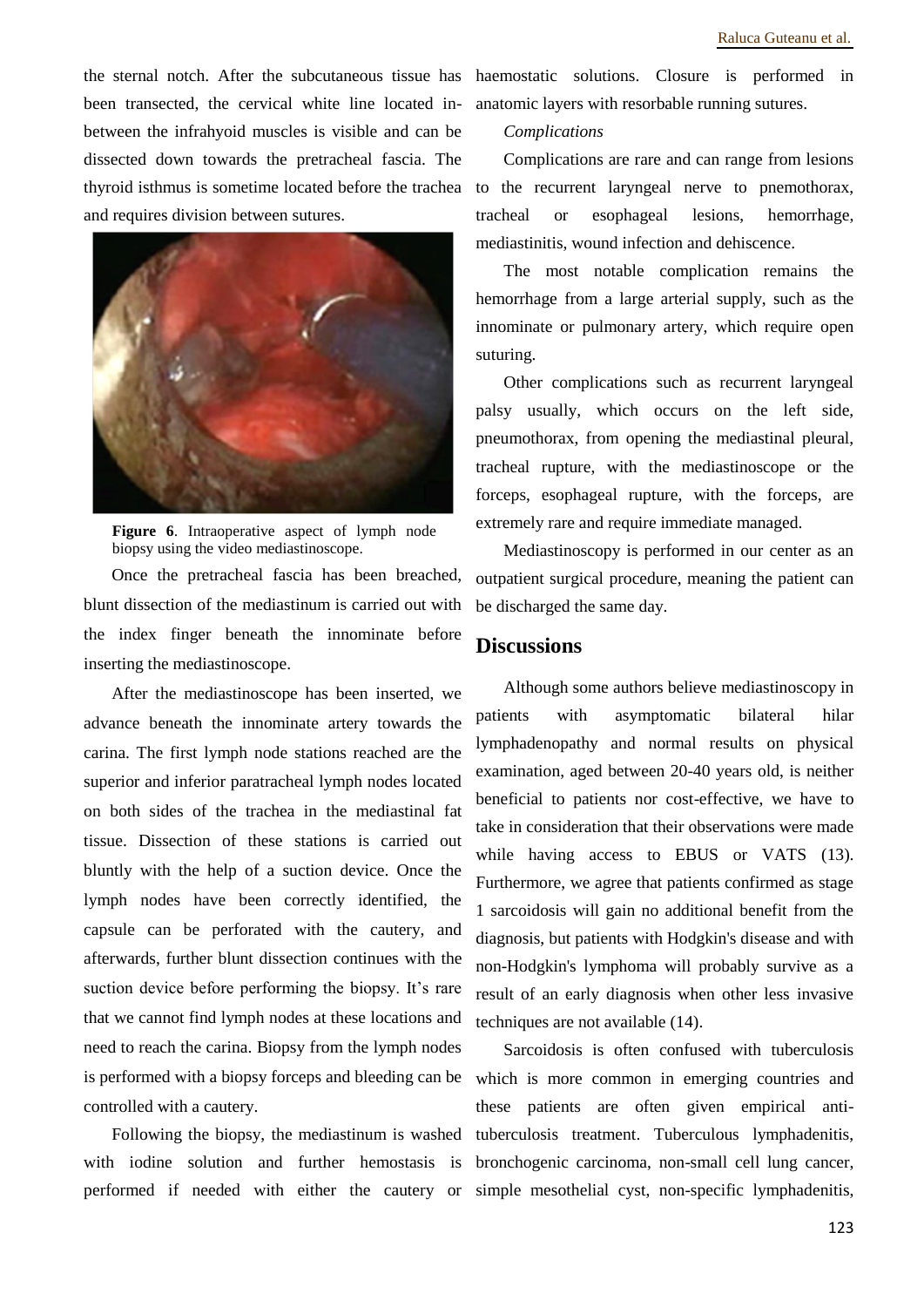lymphoma, were diagnosed in our unit by mediastinoscopy based on histopathological examination of tissue sample obtained by cervical 3. approach (15).

The benefits of an accurate diagnosis obtained by mediastinoscopy needs to be balanced against the risk of the procedure as catastrophic complications have been reported in literature: operative bleeding due to iatrogenic injury to the major vessels, postoperative pneumothorax, wound infection, recurrent laryngeal nerve palsy and tracheo-bronchial and oesophageal injuries (16).

# **Conclusions**

Mediastinoscopy is a minimally invasive thoracic surgery techniques proven safe, accurate and cost effective. It minimises hospital stay and allows appropriate treatment to be immediately commenced upon diagnosis. Although there are a number of known complications of mediastinoscopy that include hemorrhage, pneumo-thorax, nerve injury (recurrent or phrenic), recurrent laryngeal palsy, esophageal or tracheal injury, wound infection, and other sequelae of general anesthesia (cardiac ischemia, arrhythmia, or  $7$ . respiratory insufficiency), mediastinoscopy remains the ultimate diagnostic investigation for paratracheal and retrovascular enlarged mediastinal lymphnodes in centers where EBUS is absent or VATS is not possible.

# **References**

1. Sehgal IS, Dhooria S, Aggarwal AN, Behera D, Agarwal R. Endosonography Versus Mediastinoscopy in Mediastinal Staging of Lung Cancer: Systematic Review and Meta-Analysis. *Ann Thorac Surg*. 2016; 102(5): 1747-55. PMID: 27637288,

<https://doi.org/10.1016/j.athoracsur.2016.05.110>

2. Chen ES, Moller DR. Sarcoidosis- scientific progress and clinical challenges. *Nat Rev* 

*Rheumatol*. 2011; 7(8): 457-67. PMID: 21750528, <https://doi.org/10.1038/nrrheum.2011.93>

- 3. Criado E, Sánchez M, Ramírez J, Arguis P, de Caralt TM, Perea RJ, Xaubet A. Pulmonary sarcoidosis: typical and atypical manifestations at high resolution computed tomography with pathologic correlation. *Radiographics*. 2010; 30(6): 1567–86. PMID: 21071376, <https://doi.org/10.1148/rg.306105512>
- 4. Park HJ, Jung JI, Chung MH, Song SW, Kim HL, Baik JH, Han DH, Kim KJ, Lee KY. Typical and atypical manifestations of intrathoracic sarcoidosis. *Korean J Radiol*. 2009; 10(6): 623-31. PMID: 19885319, <https://doi.org/10.3348/kjr.2009.10.6.623>
- 5. Baughman RP, Winget DB, Bowen EH, Lower EE. Predicting respiratory failure in sarcoidosis patients. *Sarcoidosis Vasc Diffuse Lung Dis.* 1997; 14(2): 154–8. PMID: 9306506
- 6. Rodrigues MM, Coletta EN, Ferreira RG, Pereira CA. Delayed diagnosis of sarcoidosis is common in Brazil. *J Bras Pneumol*. 2013; 39(5): 539-46. PMID: 24310626, <https://doi.org/10.1590/S1806-37132013000500003>
	- 7. Kumar A, Dutta R, Kannan U, Kumar R, Khilnani GC, Gupta SD. Evaluation of mediastinal lymph nodes using F-FDG PET-CT scan and its histopathologic correlation. *Ann Thorac Med*. 2011; 6(1): 11-6. PMID: 21264165, [https://doi.org/10.4103/1817-](https://doi.org/10.4103/1817-1737.74270) [1737.74270](https://doi.org/10.4103/1817-1737.74270)
- 8. Tyan CC, Machuca T, Czarnecka K, Ko HM, da Cunha Santos G, Boerner SL, Pierre A, Cypel M, Waddell T, Darling G, de Perrot M, Keshavjee S, Geddie W, Yasufuku K. Performance of Endobronchial Ultrasound-Guided Transbronchial Needle Aspiration for the Diagnosis of Isolated Mediastinal and Hilar Lymphadenopathy. *Respiration*. 2017; 94(5): 457-64. PMID: 28898881,

<https://doi.org/10.1159/000479745>